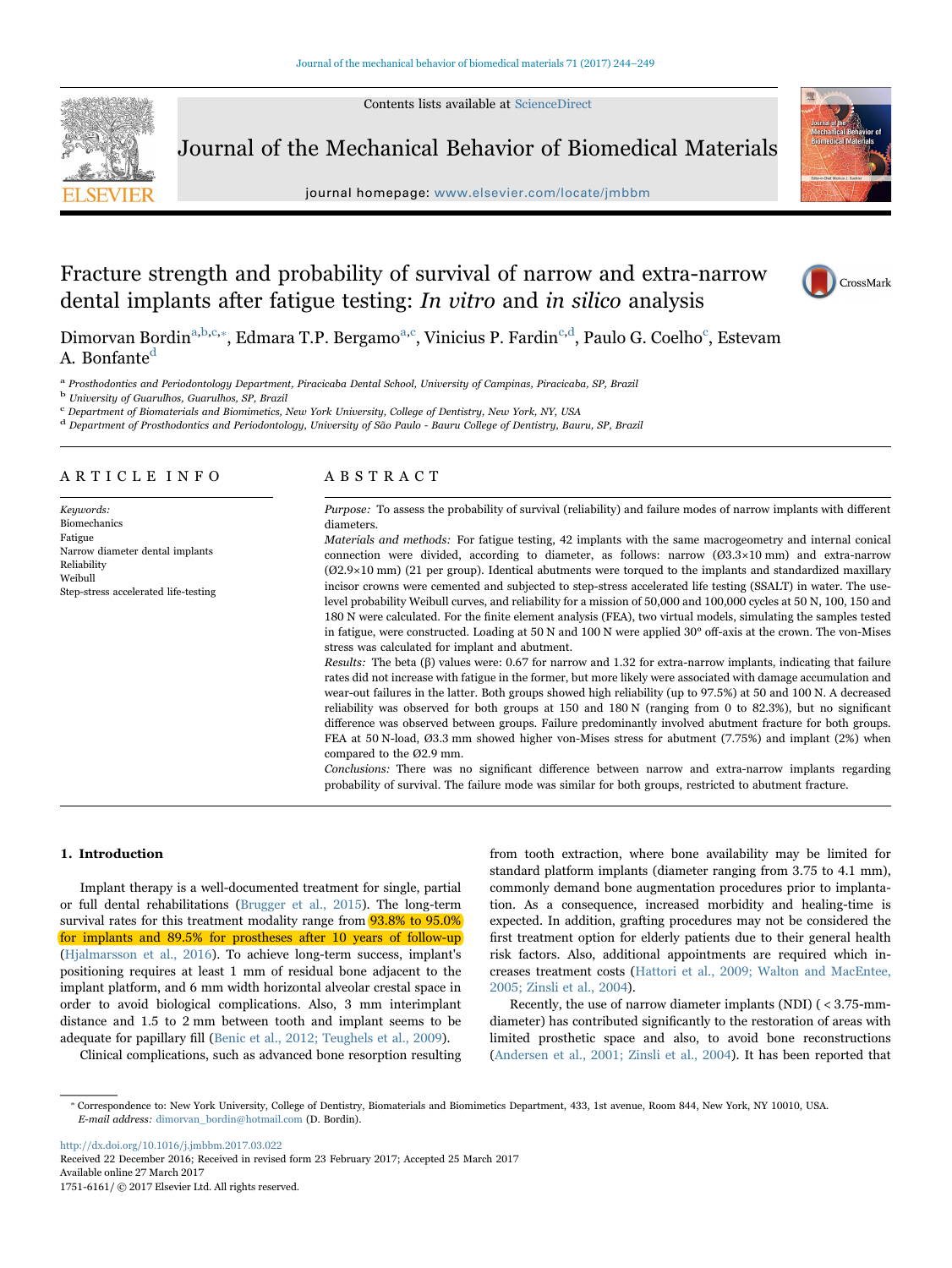approximately 10% of horizontal bone augmentation procedures could be avoided if NDIs were indicated ([Papadimitriou et al., 2015\)](#page-5-5). Prospective studies have presented promising data to support their use with similar survival rates to standard diameter implants ([Arisan](#page-5-6) [et al., 2010; Malo and de Araujo Nobre, 2011; Zinsli et al., 2004\)](#page-5-6), and higher than 95% in a 11-year follow-up period [\(Malo and de Araujo](#page-5-7) [Nobre, 2011](#page-5-7)).

However, rehabilitation of challenging scenarios as upper lateral and lower incisors can be problematic even with conventional NDIs. In order to manage different clinical scenarios, manufactures have started to offer NDIs with different diameters. Although there is poor consensus in the terminology used in the literature to categorize implants according to length and diameter, a recent study has proposed a classification system to overcome this issue. Narrow implants were subdivided into 2 main categories, as follows: implants with diameter of less than 3.0 mm were classified as extra-narrow, and with diameter equal to or more than 3.0 mm and less than 3.75 mm were classified as narrow implants [\(Al-Johany et al., 2016\)](#page-5-8).

Extra-narrow implants typically feature a one-piece design that provides structural strength and also, simplifies treatment through flapless surgery. However, two-piece design is also available and provides a wider range of use due to a variety of prosthetic component options for rehabilitation.

Narrow-implants may experience increased fracture risk due to their smaller diameter that might compromise not only the prosthetic components but also lead to bone overloading ([Allum et al., 2008\)](#page-5-9). Abutment fracture has been reported as the primary prosthetic failure for two-pieces narrow implants ([Bordin et al., 2016\)](#page-5-10). The narrower the implant diameter, the smaller the stress distribution area, which could contribute to the implant itself being more prone to damage accumulation ([Allum et al., 2008](#page-5-9)). It has been shown that from narrow to standard and large diameter implants an increasing probability of survival is observed with significant differences favoring cemented compared to screw-retained prostheses [\(Bonfante et al., 2015\)](#page-5-11).

Considering that strength degradation of systems in function may steadily hamper their mechanical performance, fatigue testing of narrow dental implants becomes an important tool to understand the survival and failure of the implant-abutment-prostheses system ([Almeida et al., 2013; Bonfante et al., 2015; Bonfante and Coelho,](#page-5-12) [2016; Freitas-Junior et al., 2012; Machado et al., 2013](#page-5-12)).

Therefore, the present study used step-stress accelerated life-testing (SSALT) to evaluate the probability of survival (reliability) and failure mode of extra-narrow (2.9 mm diameter) and narrow (3.3 mm diameter) dental implants. Finite element analysis (FEA) was also performed in order to measure the peak of stress concentration and compare with the fatigue findings.

The postulated null hypothesis was that narrow and extra-narrow implants would not present significantly different reliability and failure mode.

#### 2. Materials and methods

### 2.1. Mechanical testing

### 2.1.1. Sample preparation

Forty-two 10 mm length dental implants with internal conical connections (commercially pure grade IV), (Unitite, S.I.N Implant system, São Paulo, SP, Brazil) were assigned to two groups according to implant platform's diameter: Ø2.9 mm, extra-narrow implant or Ø3.3 mm, narrow implant (n=21/group).

Implants were vertically embedded in polymethyl-methacrylate acrylic resin (Orthodontic resin, Dentsply, York, PA, USA) into a 25 mm diameter polyvinyl chloride tube (PVC) leaving the implant's platform positioned at the same level of the poured acrylic resin (ISO 14801:2007; Dentistry-Implants-Dynamic fatigue test for endosseous

dental implants). Standardized monolithic abutments were torqued into the implants using a digital torque gauge (Tohnichi BTG150CN-S, Tohnichi America) following the manufacturer's instruction (30 N cm).

A standardized cobalt-chrome alloy (Wirobond 280, BEGO) maxillary central incisor crown was milled and cemented onto abutments using a self-adhesive dual-curing resin cement (Rely X Unicem, 3 M Oral Care, St. Paul, MN, USA).

## 2.1.2. Step-stress accelerated life-testing

Three specimens from each group were subjected to single load-tofailure (SLF) testing where an uniaxial compression load was applied 30° off-axis lingually at the incisal edge of the maxillary central incisor crown using a flat tungsten carbide indenter at a crosshead speed of 1 mm/min (Test Resources 800 L, Shakopee, MN, USA) following the ISO 14801:2007 (Dentistry-Implants-Dynamic fatigue test for endosseous dental implants) ([Almeida et al., 2013; Bonfante et al., 2015;](#page-5-12) [Freitas-Junior et al., 2012; Machado et al., 2013\)](#page-5-12). The mean load to failure was used to design three stress profiles for the step-stress accelerated life-testing (SSALT). The remaining specimens (n=18/ group) were assigned to the mild  $(n=9)$ , moderate  $(n=6)$  and aggressive  $(n=3)$  stress profiles, following the aspect ratio distribution 3:2:1, as detailed elsewhere [\(Bonfante and Coelho, 2016\)](#page-5-13). The results of the accelerated test were analyzed so that a profile of failure behavior was extrapolated to normal conditions [\(Bonfante and Coelho, 2016](#page-5-13)).

The SSALT was carried out on the same servo-all-electric system (TestResources 800 L) under water at 9 Hz until failure (considered as fracture or bending of the abutment or implant) or survival (no failure at the end of the step-stress profiles when testing was suspended) until a maximum load of 900 N ([Almeida et al., 2013; Bonfante et al., 2015;](#page-5-12) [Freitas-Junior et al., 2012; Machado et al., 2013](#page-5-12)).

Based upon the step-stress distribution of failures, the use-level probability Weibull curves (probability of failure (%) versus number of cycles) with a use stress load of 150 N at 90% two-sided confidence interval were calculated and plotted using a power law relationship for damage accumulation (Synthesis 9, Alta Pro 9, Reliasoft). The reliability was calculated for completion of a mission of 50,000 and 100,000 cycles at 50, 100, 150 and 180 N (90% two-sided confidence interval). The use level probability Weibull analysis provides the beta (β) value, which describes the failure rate behavior over time (Beta values < 1 indicates that failure rate decreased over time, Beta~1 failure rate does not vary over time; and  $β > 1$  means that failure rate increased over time [\(Bonfante and Coelho, 2016](#page-5-13)).

The Weibull probability contour plot was used (Synthesis 9, Weibull ++, Reliasoft) to present final load to failure or survival of groups (90% confidence intervals). Weibull modulus  $[m]$  and characteristic strength [η] (load that 63.2% of the specimens of each group may fail) were identified for examining differences between groups based on the nonoverlap of confidence bounds.

#### 2.1.3. Failure analyses

All failed specimens were inspected under a polarized light microscope (MZ-APO Stereomicroscope, Leica MicroImaging, Thornwood, NY, USA) and classified according to the failure criteria. To identify failure origin and fractographic marks further scanning electron microscopy evaluation (SEM) (S-3500 N, Hitachi) was performed.

#### 2.2. Finite element analysis

#### 2.2.1. Models construction

A CAD software (SolidWorks- Dassault Systems) was used to create two 3D virtual models of a single implant restoration encompassing the implant's diameter platform: Ø2.9 mm and Ø3.3 mm. Implants' length (10 mm) and thread configuration (trapezoidal design) were standardized. A universal abutment (2.5 mm collar height) was concentric positioned into the implant and a cement-retained crown of a maxillary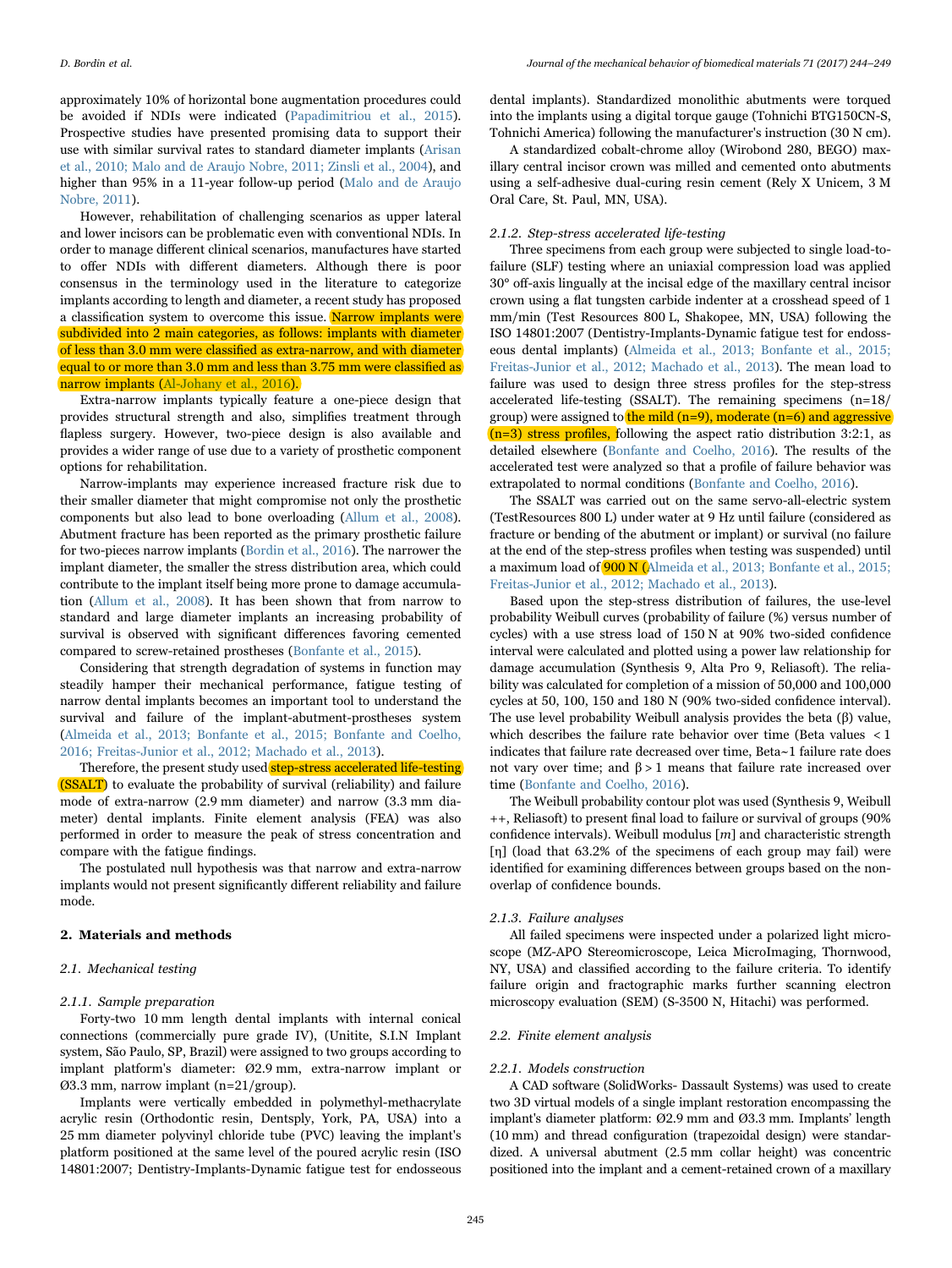<span id="page-2-0"></span>

Fig. 1. shows the finite element models: A) Complete model embedded in the cylinder PVC tube. B) Black arrow indicates the load applied lingually at the incisal surface of the crown. Black triangles indicate the full constrain of the model. C and D show the 2.9 mm and 3.3 mm implant diameter, respectively. Red arrows show the difference between implant wall thickness. (For interpretation of the references to color in this figure legend, the reader is referred to the web version of this article).

<span id="page-2-1"></span>

Fig. 2. Contour plot showing "m" as an indicator of reliability (Weibull modulus) vs. characteristic strength (η), which indicates the load in which 63.2% of the specimens of each group may fail. The overlap between groups indicates they are homogeneous.

central incisor was constructed based on the average dimensions of a natural teeth. A cement layer (60-μm-thick) was simulated in the interface between abutment and crown. The set was positioned into a virtual cylinder (Ø25 mm×20 mm) to simulate the same model of the in vitro analysis [\(Fig. 1](#page-2-0)).

#### 2.2.2. Mathematical analysis

The models were imported by AnsysWorkbench to perform the mathematical analysis. A quadratic-tetrahedron element mesh was generated and refined manually. The materials properties Young modulus and Poison ration were: Titanium for implant, abutment and screw, 110 GPa 0.35 [\(Cruz et al., 2009\)](#page-5-14); acrylic resin (2 GPa, 0.3) ([Darbar et al., 1995\)](#page-5-15) and PVC (1.43 GPa, 0.4) [\(Miniaci et al., 2015](#page-5-16)).

All models were considered homogeneous, isotropic and linearly elastics. All contacts were considered as bonded. Complete fixation (X, Y and Z axis) was applied at the lateral and lower surfaces of the cylindered model, following the same fixation that occurred during the in vitro test. Two different load profiles, 50 N and 100 N, were applied lingually at the incisal edge of the crown, 30° off-axis. The quantitative analysis was performed according to the von-Mises criteria for implant and abutment, while the qualitative analysis was performed following the stress distribution patterns.

#### 3. Results

All specimens failed during SSALT testing. The mean beta (β) values (90% two-sided confidence interval) derived from use-level probability Weibull calculation were β=1.32 for Ø2.9 mm indicating that failures were likely dictated by damage accumulation and tended to increase overtime. In contrast the beta value of 0.67 for  $\varnothing$  3.3 mm indicated that failures were likely dictated by material strength (egregious flaws) rather than damage accumulation.

The calculated Weibull modulus  $(m)$  and characteristic strength  $(η)$ are depicted in the contour plot [\(Fig. 2](#page-2-1)). Although higher characteristic strength and Weibull modulus values were found for Ø2.9-mmdiameter implant ( $\eta$ =204.03 N,  $m$ =10.54) when compared to Ø3.3mm-diameter implant ( $\eta$ =181.71 N,  $m$ =8.03), there was no significant difference between them considering the overlap of the contours.

The calculated reliability with 90% confidence intervals for missions of 50,000 and 100,000 cycles at 50 and 100 N showed that the cumulative damage from loads reaching 50 and 100 N would keep the probability of survival higher than 97% for both implant diameters ([Table 1\)](#page-2-2). When the load was increased to 150 N, a significant decrease in reliability for both implant groups was detected. The probability of survival after 100,000 cycles at 150 N was 61.5% and 26% for Ø2.9 and Ø3.3 mm implants, respectively, with no significant difference between groups considering the overlap of confidence bounds. At 180 N, for missions of 50,000 and 100,000 cycles, both implant diameters showed 0% of reliability.

SEM images [\(Fig. 3\)](#page-3-0) showed that fracture initiates where the loading condition caused a local tensile stress at lingual surface located in the abutment collar level (origin of the fracture). The stress exceeded the strength of material creating a plastic zone due to titanium ductile behavior. Plastic deformation was observed and the fracture propagated to the opposite side of the origin.

[Table 2](#page-3-1) shows the von-Mises stress (MPa) for abutment and implant considering implants diameter and loading conditions.

#### <span id="page-2-2"></span>Table 1

Calculated reliability (%) for a given mission of 50,000 and 100,000 cycles at a load of 50, 100, 150 and 180 N.

|                 | .           |                      |                      |                      |                      |                      |                      |                      |                      |
|-----------------|-------------|----------------------|----------------------|----------------------|----------------------|----------------------|----------------------|----------------------|----------------------|
|                 |             | 50 <sub>N</sub>      |                      | 100 <sub>N</sub>     |                      | 150 N                |                      | 180 <sub>N</sub>     |                      |
|                 |             | $\varnothing$ 2.9-mm | $\varnothing$ 3.3-mm | $\varnothing$ 2.9-mm | $\varnothing$ 3.3-mm | $\varnothing$ 2.9-mm | $\varnothing$ 3.3-mm | $\varnothing$ 2.9-mm | $\varnothing$ 3.3-mm |
| $50,000$ cycles | Upper bound | 100                  | 100                  | 100                  | 99.6                 | 92.4                 | 64.0                 | 20.0                 | 7.0                  |
|                 | Reliability | 100                  | 100                  | 99.9                 | 98.46                | 82.3                 | 42.8                 | 2.0                  | 0                    |
|                 | Lower bound | 100                  | 99.9                 | 99.5                 | 93.0                 | 61.8                 | 19.9                 | 0                    | $\bf{0}$             |
| 100,000 cycles  | Upper bound | 100                  | 100                  | 100                  | 99                   | 84.4                 | 55.4                 | 7.0                  | 4.0                  |
|                 | Reliability | 100                  | 100                  | 99.9                 | 97.5                 | 61.5                 | 26.0                 | $\mathbf{0}$         | $\mathbf{0}$         |
|                 | Lower bound | 100                  | 99.9                 | 99.1                 | 89.4                 | 24.8                 | 4.8                  | $\mathbf{0}$         | $\mathbf{0}$         |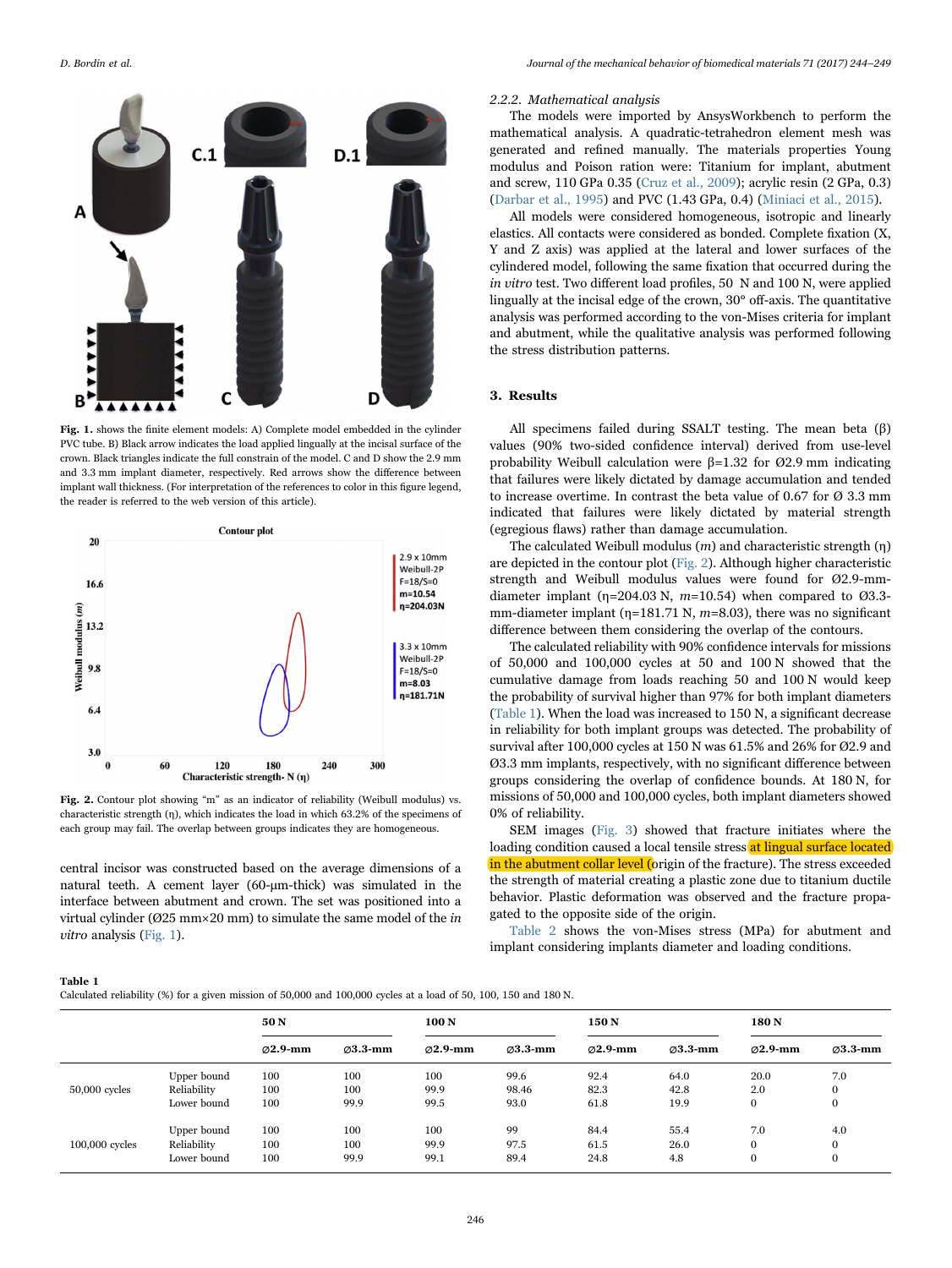<span id="page-3-0"></span>

Fig. 3. Overall image of a fractured sample (35× magnification). Black dashed-line delimits dimple structure, typically observed in the end of fracture of ductile materials. At 300× magnification: 3.A) Fracture origin (white asterisk) where the surface underwent to tensile stress. The dashed-withe arrows indicate the direction of crack propagation. 3.B) Rupture zone (compression stress).

#### <span id="page-3-1"></span>Table 2

Von-Mises stress for implant and abutment (MPa) according to implants' diameter and loading conditions. The difference between models was calculated in percentage (%).

|                     | 50 <sub>N</sub>      |                      | 100 <sub>N</sub>  |                      |                      |                   |  |
|---------------------|----------------------|----------------------|-------------------|----------------------|----------------------|-------------------|--|
|                     | $\varnothing$ 2.9-mm | $\varnothing$ 3.3-mm | <b>Difference</b> | $\varnothing$ 2.9-mm | $\varnothing$ 3.3-mm | <b>Difference</b> |  |
| Implant<br>Abutment | 329.66<br>455.17     | 336.5<br>493.46      | 2%<br>8%          | 659.33<br>910.34     | 673<br>986.92        | 2%<br>8%          |  |

<span id="page-3-2"></span>

Fig. 4. Stress peak concentration for both implants diameter at 50 and 100 N loading. A similar stress behavior was observed regardless implant diameter and loading condition.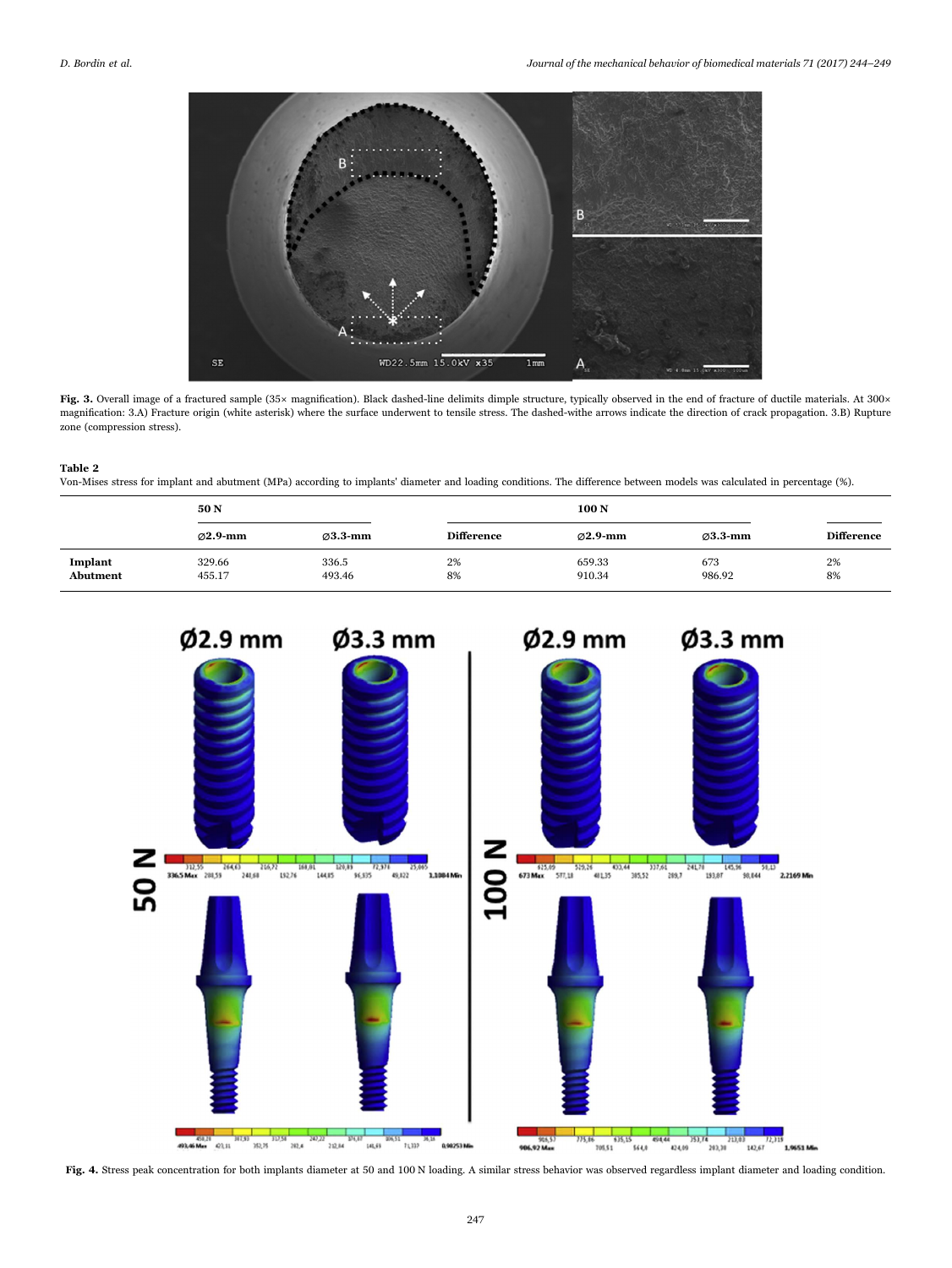<span id="page-4-0"></span>

Fig. 5. A and B) SEM images show the beginning of the fracture in the lingual surface of the abutment underwent to tensile stress. C). Von-Mises stress peak concentration comparable to the SEM findings.

A similar stress distribution was observed regardless of implant diameter or loading condition. The peak stress concentration was located in the implant walls and in the abutment collar in contact with implant ([Fig. 4](#page-3-2)).

At 50 N and 100 N load, the use of Ø3.3 mm implants increased up to 8% the stress concentration at the abutment and the peak stress was concentrated at the collar level in contact with implants internal walls. A load increase to 100 N generated greater stress concentration for all models. [Fig. 5](#page-4-0) shows damage created during fatigue that generated the initiation of the fracture on the lingual surface of the abutment, which underwent tensile stress after oblique loading (30° off-axis). The Von-Mises stress peak concentration in the virtual abutment model was comparable to the SEM findings.

#### 4. Discussion

The postulated null hypothesis, which stated that restored narrow and extra-narrow implants would not result in different reliability and failure mode, was accepted. Both groups showed similar probability of survival for all missions. At a given mission of 50 N and 100 N, both groups evidenced probability of survival higher than 97%. This data suggests that both implant diameters can be a reliable option to replace incisors and premolars since mean bite forces in these regions vary within the cited range ([Hattori et al., 2009](#page-5-3)). However, a decreased probability of survival was observed at 150 N and at 180 N when the values were 0% with no difference between groups. Obviously, if one considers maximum voluntary bite force values, most standard diameter implant-supported reconstructions may be at risk, especially in the molar region ([Bonfante and Coelho, 2016; van der Bilt, 2011\)](#page-5-13). Finite element analysis also showed an increased stress concentration for abutment and implant as the applied load increased. Therefore, considering that bite forces in the posterior region are increased, ([Abe](#page-5-17) [et al., 2012\)](#page-5-17) and that the failure rates of prostheses are also increased when compared to the anterior region ([Goodacre et al., 2003](#page-5-18)), *implants* 

## with larger diameter may be better indicated to avoid mechanical complications.

Fatigue accelerated the failure of Ø2.9 mm implant, while the failures of Ø3.3 mm group were attributed to material egregious flaws rather than fatigue. Although Ø2.9 mm implant has shown higher characteristic strength and Weibull modulus than Ø3.3 mm, there was no significant difference between groups. Weibull modulus (m) is used as an indicator of strength survival and/or asymmetric strength distribution as a result of flaws presence within material structure. Higher m values, as slightly evidenced in the 2.9 mm diameter implants, indicates a more homogeneous flaw size distribution, less data scatter, and greater structural reliability ([Quinn and Quinn, 2010;](#page-5-19) [Ritter, 1995\)](#page-5-19).

Finite element analysis showed that Ø3.3 mm implant tends to concentrate higher stress level at the abutment surface than Ø2.9 mm. A potential explanation is the thicker walls of narrow relative to extranarrow implants, which provides an improved structural reinforcement. Nevertheless, it is important to highlight that extra-narrow implants may result in higher stress peaks at the bone-implant interface than narrow and standard diameters due to its reduced bone-toimplant contact area. The higher the stress peaks at the implant-bone interface, the greater the susceptibility to peri-implant crestal bone resorption ([Klein et al., 2014\)](#page-5-20).

Results from a recent systematic review evidenced that extra narrow implants ( < 3 mm) presented higher bone loss when compared to conventional narrow implants (3.0 mm to 3.5 mm), and the authors reported that extra-narrow implants would be indicated only to the edentulous arch and nonloaded anterior region ([Klein et al., 2014\)](#page-5-20). However, it is important to acknowledge that implants included in this review were one-piece, had a diameter of 1.8, 2.4 or 2.5 mm and in most cases, were used to immediately load overdentures with survival rates between 90 and 100%. It is evident that, whereas highly positive for survival rates, such results for bone loss cannot be extrapolated for comparison with our study since the extra-narrow implants we have